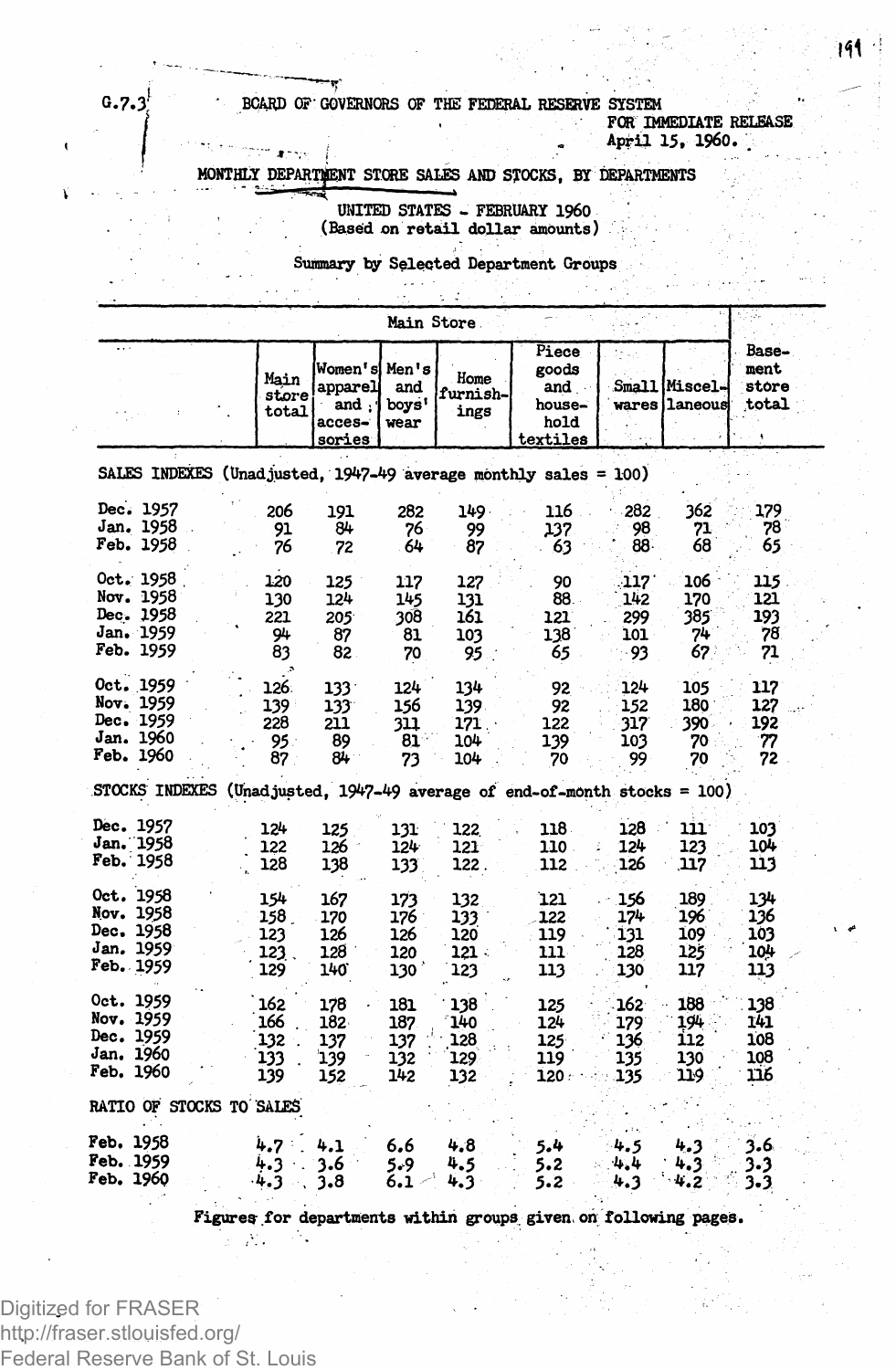## MONTHLY DEPARTMENT STORE SALES AND STOCKS. BY DEPARTMENTS

UNITED STATES - FEBRUARY 1960

|                                       |               | Percentage change from        |                          |             |           |                    |                        |
|---------------------------------------|---------------|-------------------------------|--------------------------|-------------|-----------|--------------------|------------------------|
|                                       |               | corresponding period Ratio of |                          |             |           |                    | Unadjusted             |
|                                       |               | a year ago                    |                          |             |           | stocks to findexes |                        |
| Department                            |               | Sales during                  | Stocks sales $1/$        |             |           | I(1947–49          |                        |
|                                       |               | period                        | (end of                  |             |           |                    | <u>  2002 ave</u>      |
|                                       |               |                               | month) February February |             |           |                    |                        |
|                                       |               | Feb. [Jan.-Feb.   Feb.        |                          |             |           |                    | 1960 1959 Sales Stocks |
| GRAND TOTAL-entire store              | $. + 5$       |                               | $+3,  + 7$ .             |             | $4.1 + 0$ |                    |                        |
| <b>MAIN STORE TOTAL</b>               | +5 -          | $+3$ $-1$ + 7                 |                          |             | 4.34.3    | 87                 | 139                    |
| PIECE GOODS, HOUSEHOLD TEXTILES       | 4.8           | $+3.$                         | + 7                      | 5.2         | 5.2       | 70                 | 120                    |
| Piece goods                           | + 1           |                               |                          |             |           |                    |                        |
| Silks, velvets, synthetics            | + 4           | - 1<br>$+1$                   | $+5$<br>$+4$             | 4.1         | 4.0       | 63.<br>61          | .94                    |
| Woolen yard goods                     |               |                               |                          | 3.9.        | 3.9       |                    | 85                     |
|                                       | - 8           | - 7                           | $+7$                     | 4.2         | 3.6       | 51                 | - 76                   |
| Cotton yard goods                     | $+3$          | 0                             | $+5$                     | 4.1         | 4,0       | 83                 | 129                    |
| Household textiles                    | +12           |                               | $+7$                     | 5.6         | 5.9       | 74                 | $-133$                 |
| Linens and towels                     | $+12$         | $^{+5}_{+6}$                  | $+7$                     | 5.9         | 6,1       | 73                 | . 122                  |
| Domestics--muslins, sheetings         | $+14$         | +3 -                          | $+10$                    | 5.3         | 5.5       | 76                 | 204                    |
| Blankets, comforters, spreads         | $+12$         | $+6$                          | $+5$                     | 5.6         | 6.0       | 75                 | -135                   |
| SMALL WARES                           | + 6           | $+4$                          | $+4$                     | 4.3         | 4.4       | 99.                | 135                    |
| Laces, trimmings, embroideries,       |               |                               |                          |             |           |                    |                        |
| and ribbons                           |               |                               |                          |             |           |                    |                        |
| Notions                               | $+5$          | + 6                           | $+4$                     | 5.4         | 5.4       | 71                 | 127                    |
|                                       | ,∔ 9          | $+7$                          | + 1                      | 4.7         | 5.1       | 88                 | -148                   |
| <b>Toilet articles, drug sundries</b> | $+4$          | $+2$                          | + 5                      | 4.0         | 3.9       | 113                | -134                   |
| Silverware and jewelry                |               |                               | $+1$                     |             |           |                    | -141                   |
| Silverware and clocks                 | $+13$         | +10                           |                          | 5,2         | 5.7       | 91                 |                        |
|                                       | $+21$         | . +13                         | $+3$                     | $-5.8$      | 6.8       | 102 .              | -149                   |
| Costume jewelry                       | $+9$          | +9                            | + 5                      | 3.6         | 3.7       | 87                 | 129                    |
| Fine jewelry and watches              | $+9.$         | $+5$                          | $+5.$                    | 10.410.7    |           | 90                 | 147                    |
| <b>Art needlework</b>                 | $+7$          | $+1$                          | $+3$                     | 4.1         | 4,2       | 91.                | -106                   |
| Books and stationery                  | $+3$          | $+1$                          | + 6                      | 3.5         | 3.4       | ш.                 | -139                   |
| Books and magazines                   | 0             | 0                             | $+9$                     | 2.8         | 2.6       | 119                | -129                   |
| Stationery                            | + 4           | $+1$                          |                          |             |           |                    |                        |
|                                       |               |                               | $+5$                     | 4.0         | 3.9       | 105                | 144                    |
| WOMEN'S APPAREL AND ACCESSORIES       | $+2$          | $+2$                          | + 8                      | 3.8         | 3.6       | 84                 | 152                    |
| Women's accessories                   |               | $+3 + 1$                      | + 6                      | 4.5 4.4     |           | 81                 | $-152$                 |
| Neckwear and scarfs                   | + 6           | + 3                           | $+5$                     | 3.3         | 3.4       | 85                 | 158                    |
| Handkerchiefs                         | - 2           |                               | $+3$                     | $4.1 + 0$   |           | 47                 | 64                     |
| Millinery                             | - 9           | $\frac{3}{6}$                 | - 3                      | 1,8         | 1.7       | 67                 | -117                   |
| Women's and children's gloves         |               | $+1$                          | $+4$                     | 5.2         | 5.1       | 62                 | - 91                   |
| Corsets and brassieres                | $\frac{1}{2}$ | $+4.$                         | $+4$                     |             | 4.0 4.0   | 120                | -187                   |
| Women's, children's hosiery           | $+4$          | $+1$                          | $+5 - 3.3$               |             | 3.3       | 74                 | -140                   |
|                                       |               |                               |                          |             |           |                    |                        |
| Underwear, slips, and negligees       | $+5$          | $+3$                          | + 7                      | $4.1 - 4.0$ |           | 65                 | 121                    |
| Knit underwear                        | + 6           | $+3$                          | + 8                      | $4.4 - 4.3$ |           | 88                 | 171                    |
| Silk & muslin underwear, slips        | $+4$          | $+4$                          | $+5$                     | 4.2         | 4.2       | 53<br>66           | 106                    |
| Negligees, robes, loung, apparel      | $+4$          | $+1$                          | $+11$                    | 2,8         | 2.7       |                    | 93                     |
| Infants' wear                         | - 1           | $-1$                          | $. + 6$                  | 4.2         | 4.0       | 84                 | -146                   |
| Handbags, small leather goods         | $+4$          | $+4$                          | + 6                      | .3.6        | 3.5       | 85                 | 152                    |
| Women's and children's shoes          | $+3$ .        | $+2$                          | $+7$                     | 7.3         | 7.0       | 98                 | 197                    |
| Children's shoes                      | $ + 2$        | $+1$ .                        | $+4$<br>$\bar{a}$        | 8.3.8.1     |           | 75                 | 197                    |
| Women's shoes                         | $+2$          | ∔ າ                           | ÷Я                       | 20          | -6.7      | 702                | ٦٥Λ                    |

Digitized for FRASER http://fraser.stlouisfed.org/<br>Federal Reserve Bank of St. Louis

## $0.7.3$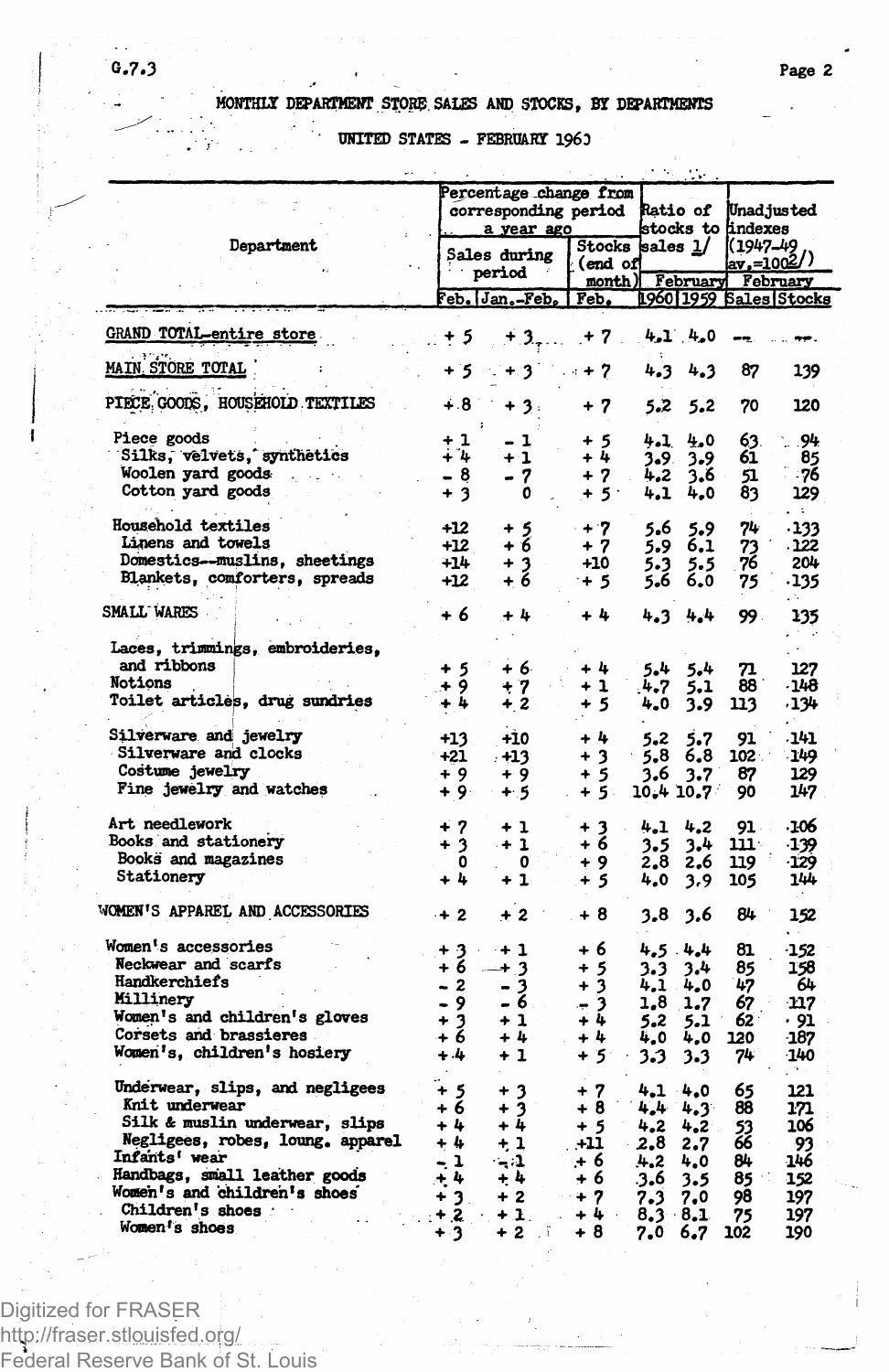**MONTHLY DEPARTMENT STORE SALES AND STOCKS, BY DEPARTMENTS (Continued)**

**UNITED STATES - FEBRUARY I960**

| ÷                                                                 |                        | Percentage change from<br>corresponding period<br>a year ago |                          |                                        | <b>Ratio of</b><br>stocks to |                                           | Unad justed<br>indexes |  |
|-------------------------------------------------------------------|------------------------|--------------------------------------------------------------|--------------------------|----------------------------------------|------------------------------|-------------------------------------------|------------------------|--|
| Department                                                        | Sales during<br>period |                                                              | <b>Stocks</b><br>(end of | sales <u>l</u> / .<br>month) [February |                              | 11947-49<br>av.=1004/)<br><b>February</b> |                        |  |
|                                                                   |                        |                                                              |                          |                                        |                              |                                           |                        |  |
|                                                                   |                        | Feb. Jan.-Feb.                                               | Feb.                     |                                        |                              |                                           | 196011959 Sales Stocks |  |
| WOMEN'S APPAREL, ACCESSORIES (Cont.)                              |                        |                                                              |                          |                                        |                              |                                           |                        |  |
| Women's apparel                                                   | + 2                    | $+2$                                                         | $+12$                    | 3.1                                    | 2.9                          | 87                                        | 151                    |  |
| - Women's, misses' coats & suits                                  | - 3                    | + 1.                                                         | $+3$                     | 2.6                                    | 2.4                          | 74                                        | 117<br>112             |  |
| Women's, misses' coats                                            | + 4                    | $+5$                                                         | + 3                      | 2.2                                    | 2.2                          | 79<br>67                                  | 130                    |  |
| Women's, misses' suits<br>Juniors' and girls' wear                | -16<br>- 1             | $-14$<br>+ 1                                                 | + 1<br>+13               | 3.4<br>3.4                             | 2.9<br>3.0                   | 86                                        | 174                    |  |
| Juniors' coats, suits, dresses                                    | + 3                    | $+5.$                                                        | +16 .                    | 2.6                                    | 2.3                          | 84                                        | 154                    |  |
| Girls' wear                                                       | - 6                    | - 3                                                          | $+11$                    | 4.4                                    | 3.7                          | 88                                        | 190                    |  |
| Women's and misses' dresses                                       | $+4$                   | $+3$                                                         | $+15$ :                  | 2.7                                    | 2.4                          | 87.                                       | 159                    |  |
| Inexpensive dresses                                               | $+1$                   | ۰<br>3                                                       | +16 :                    | 2.1                                    | 1.9                          | 89                                        | 156                    |  |
| Better dresses                                                    | $+5$                   | + 3∴                                                         | $+14.$                   | 3.4                                    | 3.1                          | $91 -$                                    | 169                    |  |
| Blouses, skirts, sportswear                                       | $+6$                   | -5<br>$\ddotmark$                                            | $+14$                    | 3.4                                    | 3.2                          | 99.                                       | 173                    |  |
| Aprons, housedresses, uniforms                                    | $+7$                   | ÷<br>-5                                                      | $+13.$                   | 2.6                                    | 2.5                          | 96                                        | 135                    |  |
| Furs.                                                             | $-1$                   | 4                                                            | $+10$                    | 6.0                                    | 5.3                          | 80 -                                      | 120                    |  |
| MEN'S AND BOYS' WEAR                                              | $+4$                   | $+2$                                                         | $+9$                     | 6.1                                    | 5.9                          | 73                                        | 142                    |  |
| Men's clothing                                                    | $+2$                   | $+1$                                                         | $+9$                     | 7.2                                    | 6.7                          | 72 <sup>. .</sup>                         | 153                    |  |
| hen's furnishings and hats                                        | $+7$                   | ÷<br>3                                                       | +11                      | 5.2                                    | 5.0                          | 70                                        | 127                    |  |
| Bovs' wear                                                        | $+3$                   | $+2$                                                         | $+8$                     | 6.1                                    | 5.8                          | 75.                                       | 143                    |  |
| Men's & boys' shoes, slippers                                     | $+4$                   | $+2$                                                         | + 5∴ -                   | 8.0                                    | $7.9^{\circ}$                | 94                                        | 168                    |  |
| <b>HOMEFURNISHINGS</b>                                            | +10                    | + 5                                                          | $+7.$                    | 4.3                                    | 4.4                          | 104.                                      | 132                    |  |
| Furniture and bedding                                             | $+9$                   | $+5$                                                         | +10                      | 3.7                                    | 3.7                          | 135                                       | 134                    |  |
| Mattresses, springs, studio beds                                  | $+8$                   | $\frac{1}{2}$                                                | + 8                      | 2.0                                    | 2.0                          | 147                                       | 162                    |  |
| Upholstered, other furniture                                      | $+9$                   |                                                              | +11 + +                  | 4.2                                    | 4.1                          | 134                                       | 133                    |  |
| Domestic floor coverings                                          | $+8$                   | $+5$                                                         | $+5$                     | 4.1                                    | 4.2                          | 97                                        | 108                    |  |
| Rugs and carpets                                                  | +10                    | $+6$                                                         | $+5$                     | 4.0                                    | 4.2 <sub>1</sub>             | 102                                       | 118                    |  |
| Linoleum                                                          | $+2$                   | $+2.$                                                        | $-27$                    | 4.5                                    | 6.4                          | 53                                        | 68                     |  |
| Draperies, curtains, upholstery                                   | + 8                    | $+4.$                                                        | + 5 -                    | 5.4                                    | 5.6.                         | $86^{\circ}$                              | 129                    |  |
| Lamps and shades                                                  | + 6                    | $+3$                                                         | $+9$                     | 4.6                                    | 4.5.                         | 84⊧                                       | 129                    |  |
| China and glassware                                               | $+9$                   | $\ddot{}$<br>$\mathbf{3}$                                    | $+5$                     | 7.6                                    | 7.9                          | 100 4                                     | 139                    |  |
| Major household appliances<br>Housewares (incl. small appliances) | $+9.5$                 | $+4$                                                         | $+12$                    | $3.2^{\circ}$                          | 3.1 .                        | 71 L                                      | 120<br>146             |  |
| Gift shop                                                         | +6 ∴                   | $+2$                                                         | $+4$ and $\pm$           | 4.8                                    | 4.8 <sup>°</sup><br>6.6      | 97<br>101                                 | 170                    |  |
|                                                                   | + 8                    | + 3                                                          | $-17.$                   | 6.6                                    |                              |                                           |                        |  |
| Radios, phonographs, television,                                  |                        |                                                              |                          |                                        |                              |                                           |                        |  |
| pianos, records, sheetmusic, instr.                               | +25                    | $+19$                                                        | $+10$                    | 3.3                                    | 3.7                          | 138                                       | 160                    |  |
| Radios, phonographs, television<br>Records, sheet music, instr.   | +27                    | +20 .                                                        | +8⊡                      | 3.0                                    | $3.5^{\circ}$                | 114                                       | 129<br>163             |  |
|                                                                   | $+20$                  | +14                                                          | -11                      | .3.8∵                                  | 4.1                          | 164                                       |                        |  |
| MISCELLANEOUS MERCHANDISE DEPTS.                                  | $+4$                   | - 1                                                          | $+2$                     | 4.2                                    | 4.3                          | 70                                        | 119                    |  |
| Toys, games, sporting goods, cameras                              | + 5                    | ۰                                                            | + 3                      | 7.8                                    | 8.0                          | 56                                        | 139                    |  |
| Toys and games                                                    | $\sim$ 2. $\sim$       | - 6                                                          | $-1$                     | 8.9                                    | 8.8                          | 37                                        | 123                    |  |
| Sporting goods and cameras                                        | +11                    | $+2$                                                         | $+8.$                    | 7.0                                    | $7.1^{\circ}$                | 90                                        | 157                    |  |
| Luggage<br>Candy                                                  | $+5$                   | $+1$                                                         | + 6∛                     | 6.1                                    | 6.1                          | 65.                                       | 127<br>124             |  |
|                                                                   | ∔ 9                    | + 5                                                          | $-13$                    | 1.1                                    | 1.4                          | 120                                       |                        |  |

Digitized for FRASER http://fraser.stlouisfed.org/ Federal Reserve Bank of St. Louis